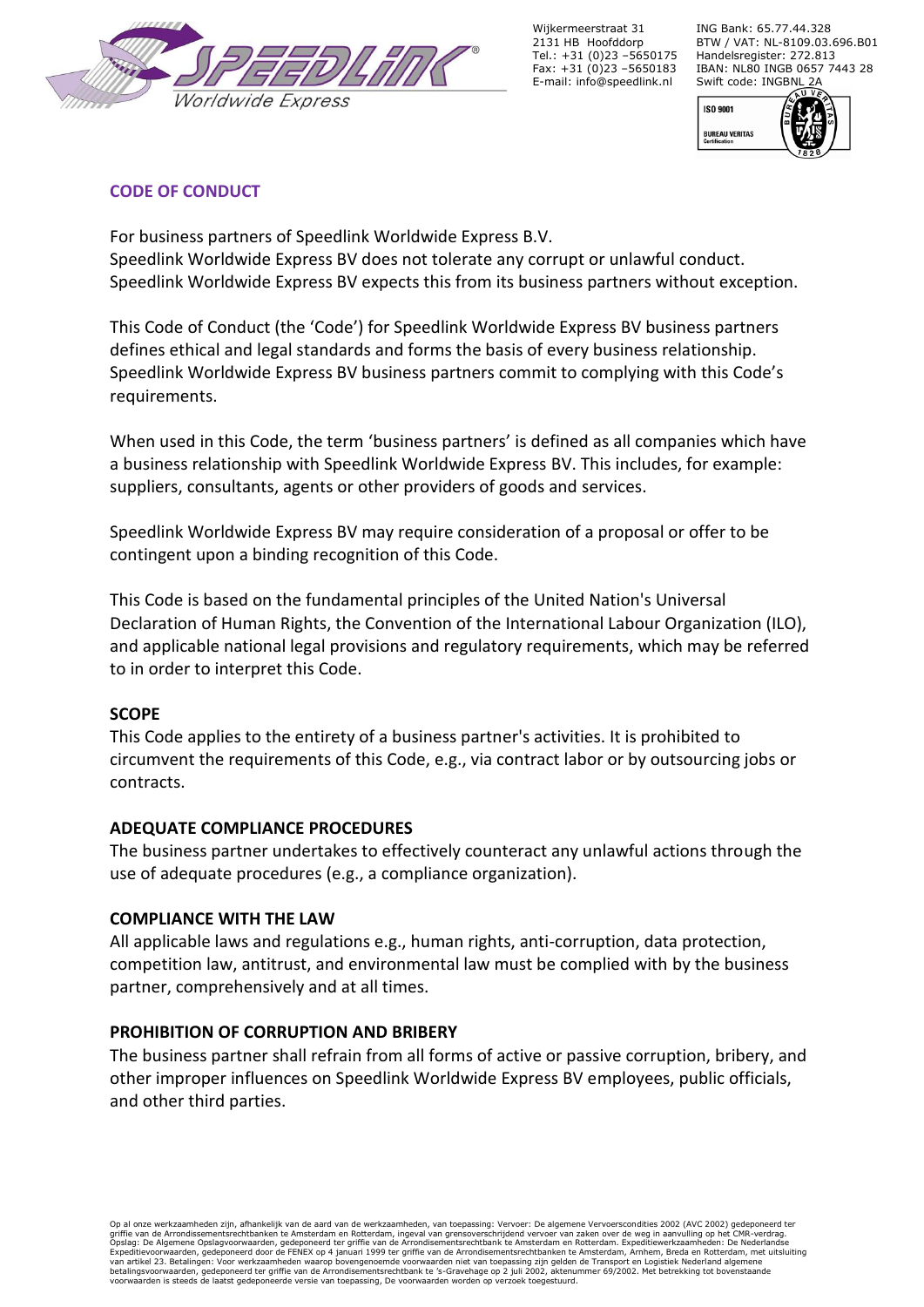

Wijkermeerstraat 31 2131 HB Hoofddorp Tel.: +31 (0)23 –5650175 Fax:  $+31$  (0)23 -5650183 E-mail: info@speedlink.nl

ING Bank: 65.77.44.328 BTW / VAT: NL-8109.03.696.B01 Handelsregister: 272.813 IBAN: NL80 INGB 0657 7443 28 Swift code: INGBNL 2A



### **PROHIBITION OF DISCRIMINATION**

The business partner must ensure equal opportunity for all employees. There must be no discrimination on the basis of race, ethnic background, sex, religion, beliefs, disability, age, or sexual orientation.

## **RESPECT FOR FUNDAMENTAL RIGHTS**

The business partner shall not tolerate any inappropriate treatment of employees. This includes all discriminatory or sexual behavior and all other forms of personal harassment. Each employee's personal rights, personal dignity, and privacy must be respected.

## **RESPECT FOR WORERS RIGHTS**

The business partner undertakes to comply with all applicable employment and wage regulations concerning the employees' rights. This includes, in particular, all applicable local laws pertaining to working hours and minimum wages as well as the granting of compulsory employee benefits.

The employees' freedom of association must be respected by the business partner. Members of employee organizations or unions may not be treated more favorably or less favorably than others.

# **PROTECTION OF HELATH AND SAFETY**

The business partner must comply with all laws regarding the protection of health and safety. The business partner must promote a safe and healthy work environment by implementing appropriate measures. In addition, the business partner must actively prevent employee accidents, injuries, and illnesses (e.g., through the use of training programs).

# **PROHIBITION OF CHILD AND FORCED LABOR**

The business partner shall not employ children younger than 15 years old. If applicable law in the relevant employment location provides for a higher age limit, then this higher limit will apply. If local applicable law permits exceptions, neither children's school attendance nor education may be jeopardized. Hazards to health or development must be excluded. In addition, the business partner must not utilize any form of forced labor.

### **ENVIRONMENTAL PROTECTION**

The business partner must comply with national and international environmental protection requirements and standards.

The business partner must strive, where possible, to operate in a sustainable manner in order to conserve resources and minimize any environmental impact.

Op al onze werkzaamheden zijn, afhankelijk van de aard van de werkzaamheden, van toepassing: Vervoer: De algemene Vervoerscondities 2002 (AVC 2002) gedeponeerd ter<br>griffie van de Arrondissementsrechtbanken tem der Rotterda Expeditievoorwaarden, gedeponeerd door de FENEX op 4 januari 1999 ter griffie van de Arrondisementsrechtbanken te Amsterdam, Arnhem, Breda en Rotterdam, met uitsluiting<br>betalingsvoorwaarden, gedeponeerd ter griffie van de